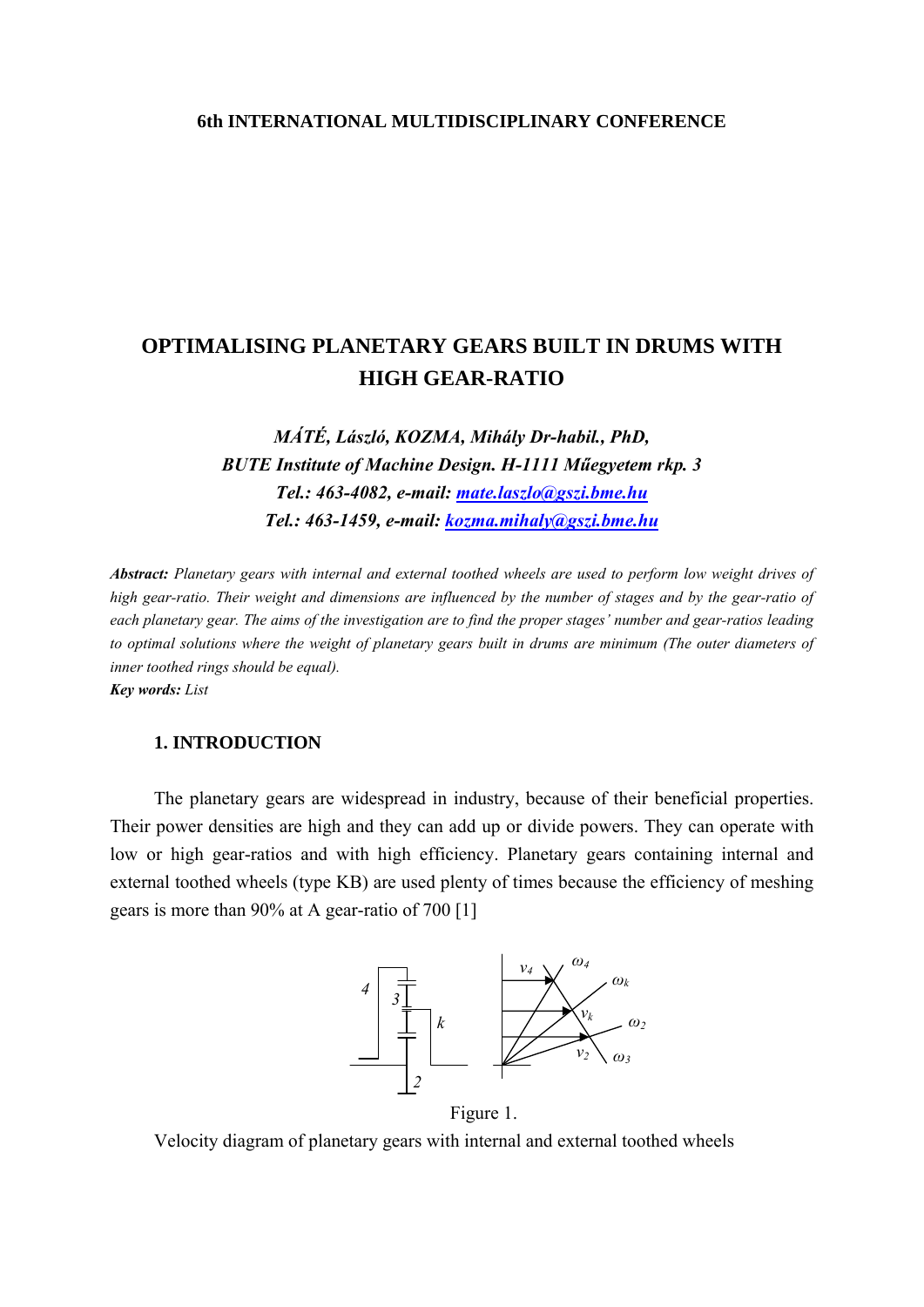$$
\omega_4 = \left(1 - \frac{1}{i_b}\right) \cdot \omega_k + \frac{1}{i_b} \cdot \omega_2 \tag{1}
$$

Transferring more power is needed to place more planetary gears between the inner toothed ring and the sun wheel. However, increasing the number of planetary gears limits the ratio of planetary gear drives. Using three planetary gears in a type KB planetary gear drive its maximum gear ratio can reach the value of 11-12 depending s on the high of teeth. To produce planetary gear drives with higher gear-ratios make it necessary to couple more planetary gear drives or choose other types having generally lower efficiency.

The aims of this investigation is to find an optimal solution of planetary gear drives built in drums for driving belt conveyors. The optimizing condition is to reach the lower weight of the planned planetary gear drives. The planetary gear drives built in the drums have to contain three planetary wheels, a sun wheel and an inner wheel. The task is to find the best gear-ratios for each planetary gear coupled together to perform the drives of the drum with the required gear ratio and to reach the lowest weight. The planetary gear drives have to have such constructions that every inner gear drives the drum, so they have the same angular velocity as the drum. For this reason a motor drive the sun wheel of the first planetary stage and its planet carrier drives the sun wheel of the next planetary stage. The planet carrier of the last planetary stage does not rotate.

## **2. EQUATION DESCRIBING THE GEAR RATIO OF A PLANETARY GEAR DRIVE BUILT IN A DRUM**

Using the velocity diagram of planetary gears types KB (see in Figure 1.) the motion equation of motion (1) can be written easily for the two planetary gears. Using these equations the correlation between the angular velocities of the elements of a planetary gear drives type KB+KB (see in Figure 2.) can be determined.



Planetary gears drive having two planetary stages types KB

To reach a high gear ratio the following power flow has to perform:

- driving element is the sun gear of the first planetary stage;
- the carrier of the first planetary stage drives the sun gear of second planetary stage;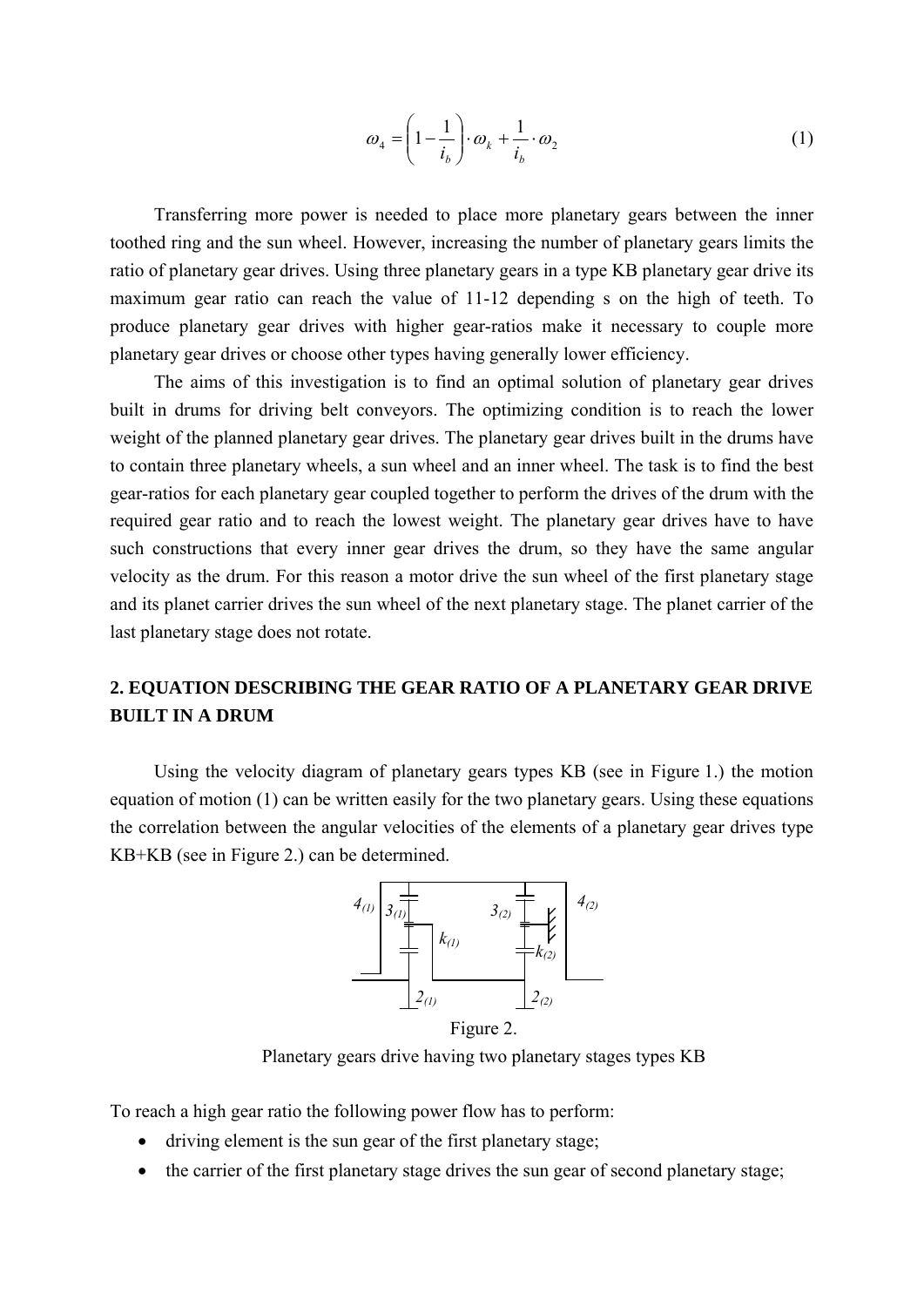- the inner gears of both planetary stages rotate the drum;
- therefore the carrier of the second planetary stage has to stand.

The general equation of motion (1) can be written for the two planetary gears (2;3), and the modified version of them can be used for the whole drive  $(\omega_{4(1)} = \omega_{4(2)}; \omega_{k(1)} = \omega_{2(2)}$ ).(4;5).

$$
\omega_{4(1)} = \left(1 - \frac{1}{i_{b(1)}}\right) \cdot \omega_{k(1)} + \frac{1}{i_{b(1)}} \cdot \omega_{2(1)} \quad \text{and} \quad \omega_{4(2)} = \left(1 - \frac{1}{i_{b(2)}}\right) \cdot \omega_{k(2)} + \frac{1}{i_{b(2)}} \cdot \omega_{2(2)} \tag{2.3}
$$

$$
\omega_4 = \left(1 - \frac{1}{i_{b(1)}}\right) \cdot \omega_{k(1)} + \frac{1}{i_{b(1)}} \cdot \omega_{2(1)} \quad \text{and} \quad \omega_4 = 0 + \frac{1}{i_{b(2)}} \cdot \omega_{k(1)} \tag{4.5}
$$

Joining equations (4) and (5) the relation between angular velocity of driving and driven elements of planetary gear drives type KB+KB (6) and the gear- ratio of these drives (7) can be determined (6) if the internal gear ratios  $i_{b(1)}$  and  $i_{b(2)}$  are known.

$$
\omega_4 = \left(1 - \frac{1}{i_{b(1)}}\right) \cdot i_{b(2)} \cdot \omega_4 + \frac{1}{i_{b(1)}} \cdot \omega_{2(1)} \tag{6}
$$

$$
i_{drive} = \frac{\omega_{2(1)}}{\omega_4} = i_{b(1)} - i_{b(1)} \cdot i_{b(2)} + i_{b(2)}
$$
\n(7)

#### **3. DETERMINING THE OPTIMAL GEAR RATIOS**

Volume of a gear box depends on the center distance of gear pairs and also on the gear ratio. The center distance of a gear pair in planetary gear type KB is determined by the load carrying capacity of the spur gears (sun wheel and planetary wheel pair), so it is necessary to know the gear-ratio  $(u_{32})$  these geared wheels to calculate their center distance (8):

$$
u_{32} = \frac{i_b + 1}{-2} \tag{8}
$$

If applied torque  $T_2$  loads the driving sun gear and gear-ratio  $u_{32}$  are known, the center distance of gear pairs can be calculated using the equation (9):

$$
a_{w23} = \sqrt[3]{\frac{b}{d} \cdot T_2 \cdot \frac{(u_{32} + 1)^4}{u_{32}} \cdot \frac{1}{2 \cdot k} \cdot \frac{1}{\sin 2\alpha_w}},
$$
(9)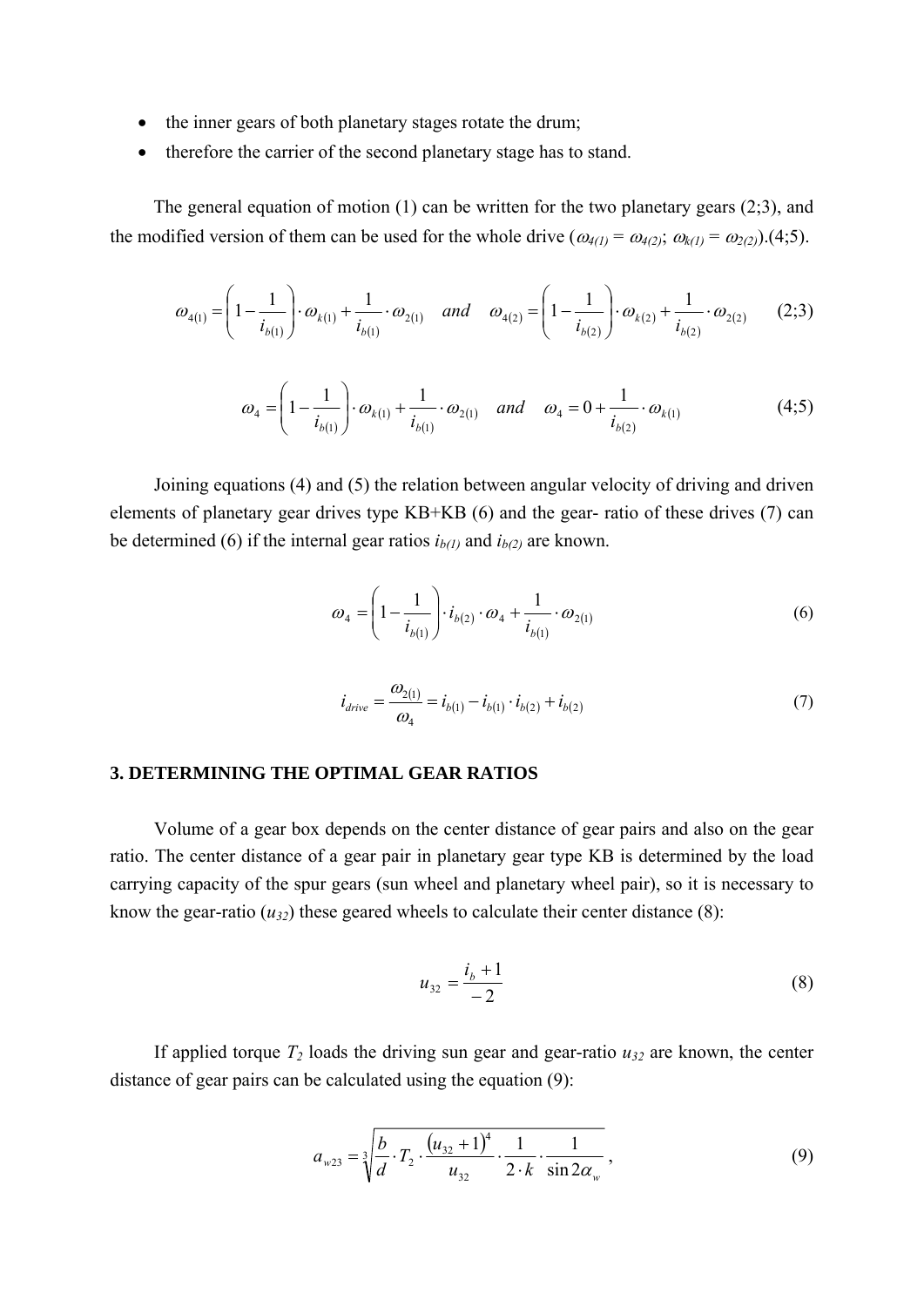*where b/d* is the ratio of the width and pitch diameter of smallest gear, *k* the allowable surface pressure,  $\alpha_w$  angle of action. However, there is a connection between the center distances of gear pairs of both planetary stages in order to reach the requirement that the radii of both inner gears are the same. Taking this fact into consideration the pitch diameter of inner gear can be derived in the following form, using the center distances  $a_{w23(1)}$ ,  $a_{w23(2)}$  and gear ratios *u32(1) a32(2)* (10):

$$
d_{w4} = \frac{2 \cdot a_{w23(1)} \cdot (2 \cdot u_{32(1)} + 1)}{u_{32(1)} + 1} = \frac{2 \cdot a_{w23(2)} \cdot (2 \cdot u_{32(2)} + 1)}{u_{32(2)} + 1}
$$
(10)

This equation can be transformed as follows (11):

$$
d_{w4} = \frac{2 \cdot a_{w23(1)} \cdot u_{43(1)}}{u_{43(1)} - 1} = \frac{2 \cdot a_{w23(2)} \cdot u_{43(2)}}{u_{43(2)} - 1}
$$
(11)

Expressing the pitch diameter  $d_{w4}$  with inner gear-ratios  $i_{b(1)}$  and  $i_{b(2)}$ :

$$
d_{w4} = \frac{2 \cdot a_{w23(1)} \cdot \frac{2 \cdot i_{b(1)}}{i_{b(1)} + 1}}{\frac{2 \cdot i_{b(1)}}{i_{b(1)} + 1} - 1} = \frac{2 \cdot a_{w23(2)} \cdot \frac{2 \cdot i_{b(2)}}{i_{b(2)} + 1}}{\frac{2 \cdot i_{b(2)}}{i_{b(2)} + 1} - 1}
$$
(12)

Comparing the equation (7) and (12) the center distance of gear pairs of second planetary stage is:

$$
a_{w23(2)} = a_{w23(1)} \cdot \frac{i_{b(1)}}{i_{drive} + i_{b(1)}} \cdot \frac{i_{drive} + 1}{i_{b(1)} - 1} \,. \tag{13}
$$

The center distance  $a_{23(1)}$ can be calculated using equation (9) with data  $T_{2(1)}$  and  $u_{32(1)}$ and also the center distance  $d_{23(2)}$ . But during the calculation it have to make certain of the proper load carrying capacity of the second planetary stage, and if it is necessary the center distance  $a_{w23(2)}$  have to be increased. For the calculation of center distance  $a_{w23(2)}$  the equation (9) can be used, in which instead of  $u_{32(1)}$  an  $T_{2(1)}$  the gear ratio  $u_{32(2)}$  and the increased applied torque  $T_{2(2)} = (1 - i_{b1})T_{2(1)}$  have to substitute.

Knowing the center distances of gear pairs the equations to determine the pitch diameters of each toothed wheel can be expressed with the gear ratio  $(u_{32})$ .

Pitch diameters of sun gears are: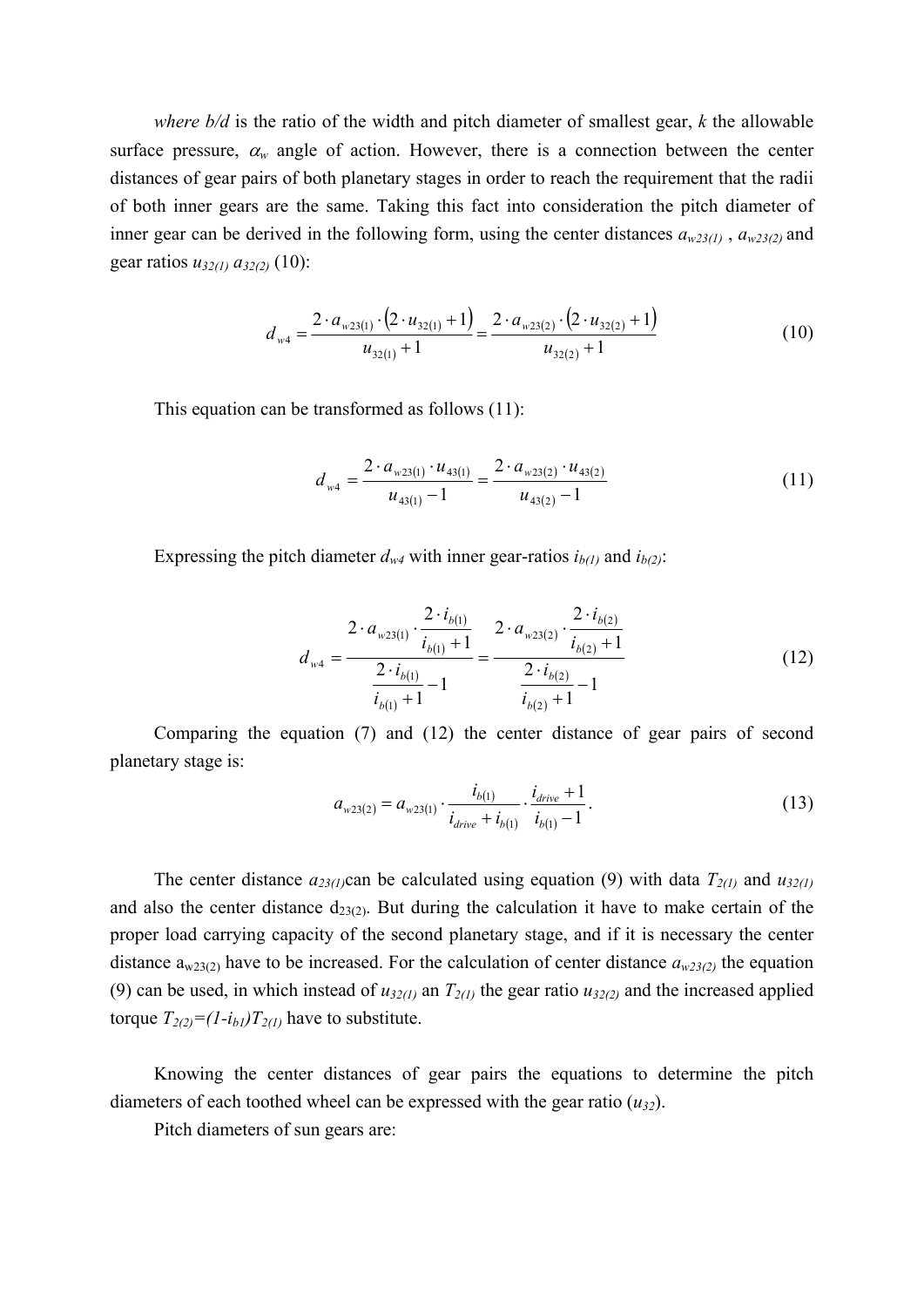$$
d_{w2} = \frac{2 \cdot a_{w23}}{u_{32} + 1} \tag{14}
$$

Pitch diameters of planetary gears are:

$$
d_{w3} = \frac{2 \cdot a_{w23} \cdot u_{32}}{u_{32} + 1} \tag{15}
$$

Pitch diameters of ring gears are:

$$
d_{w4} = \frac{2 \cdot a_{w23} \cdot (2 \cdot u_{32} + 1)}{u_{32} + 1} \tag{16}
$$

The detailed structure of the planetary gear drive is unknown so the determination of its volume was calculated using the following assumptions:

- mass of house of a planetary gear drive is three times as big as mass of inner gear;
- the driving shaft and the driven shaft have the summa mass of the sun gears;
- the mass of carriers and bearings is equal to the mass of planetary gears;
- the width of gears is determined by the diameter of the smaller meshing gears.

To achieve high load carrying capacity, the ratio of width and pitch diameter of small gear is equal 1 assuming precision manufacture of the gears. Using the determined geometrical dates of gears the volume of planetary gear drive can be calculated.

According to this calculation the variation of the volume of planetary gear drive in function of inner gear ratio of the first planetary stage be seen in Figure 3 and 4. In the calculation the following data were used, which do not influence the results of the optimization of the sizes of planetary gear:

- torque input:  $M = 3000$  [Nm];
- bearing pressure:  $k = 7$  [N/mm<sup>2</sup>];
- ratio between width and diameter of gear:  $b/d_w = 1$  [-];
- angle of action:  $\alpha_w = 20^\circ$ ;
- number of planetary gears:  $N = 3$  [db].